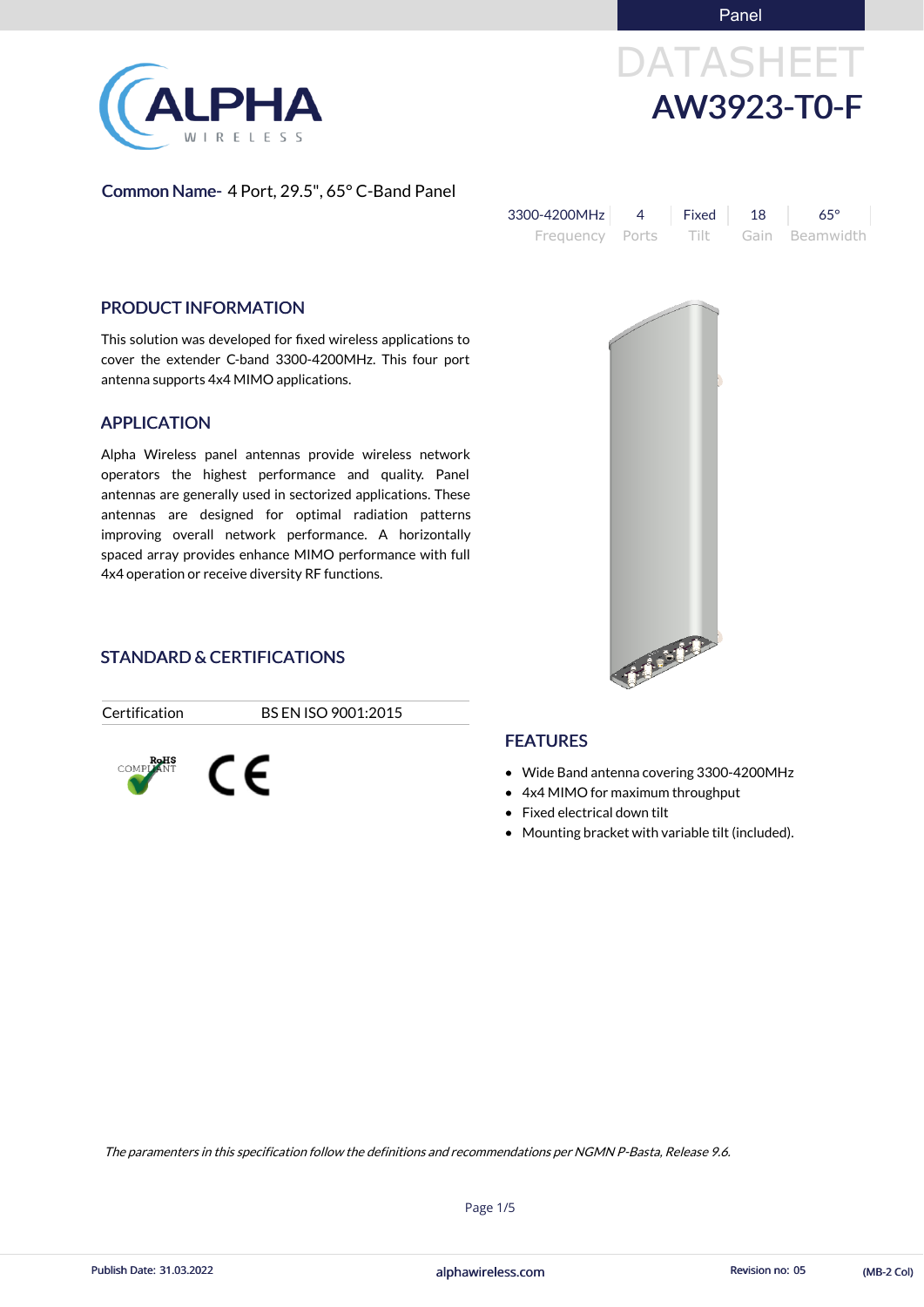

# AW3923-T0-F

### TECHNICAL SPECIFICATION

| <b>Electrical Specifications</b>        |       |            |                     |                |
|-----------------------------------------|-------|------------|---------------------|----------------|
| <b>Frequency Range</b>                  |       | <b>MHz</b> | 3300 - 3800         | 3800 - 4200    |
| Polarisation                            |       | Degree     | +/-45° Slant Linear |                |
| Gain                                    | Basta | dBi        | $17.5 \pm 0.5$      | $17.5 \pm 0.5$ |
|                                         | Max   | dBi        | 18                  | 18             |
| Azimuth Beamwidth                       |       | Degree     | $65^\circ$          |                |
| Azimuth Beam Squint                     |       | Degree<    | $3^\circ$           |                |
| <b>Elevation Beamwidth</b>              |       | Degree     | $7^\circ$           | $7^\circ$      |
| <b>Electrical Downtilt</b>              |       | Degree     | TO <sup>o</sup>     |                |
| <b>Electrical Downtilt Deviation</b>    |       | Degree<    | $1^{\circ}$         |                |
| Impedance                               |       | Ohms       | 50                  |                |
| <b>VSWR</b>                             |       | ≺          | 1.5                 |                |
| <b>Return Loss</b>                      |       | dB         | 14                  |                |
| <b>Isolation</b>                        |       | dB         | 25                  |                |
| Front to Back Ratio: Total Power +/-30° |       | dB         | 30                  |                |
| Upper Sidelobe Suppression, Peak to 20° |       | dB         | 18                  |                |
| <b>Cross-Polar Discrimination</b>       |       | dB         | 16                  |                |
| Maximum Effective Power Per Port        |       | W          | 150                 |                |

# Representative Pattern Files





Azimuth **Elevation** 

For radiation pattern files, please login at www.alphawireless.com

### alphawireless.com

Publish Date: 31.03.2022 **Revision no: 05** (MB-2 Col)

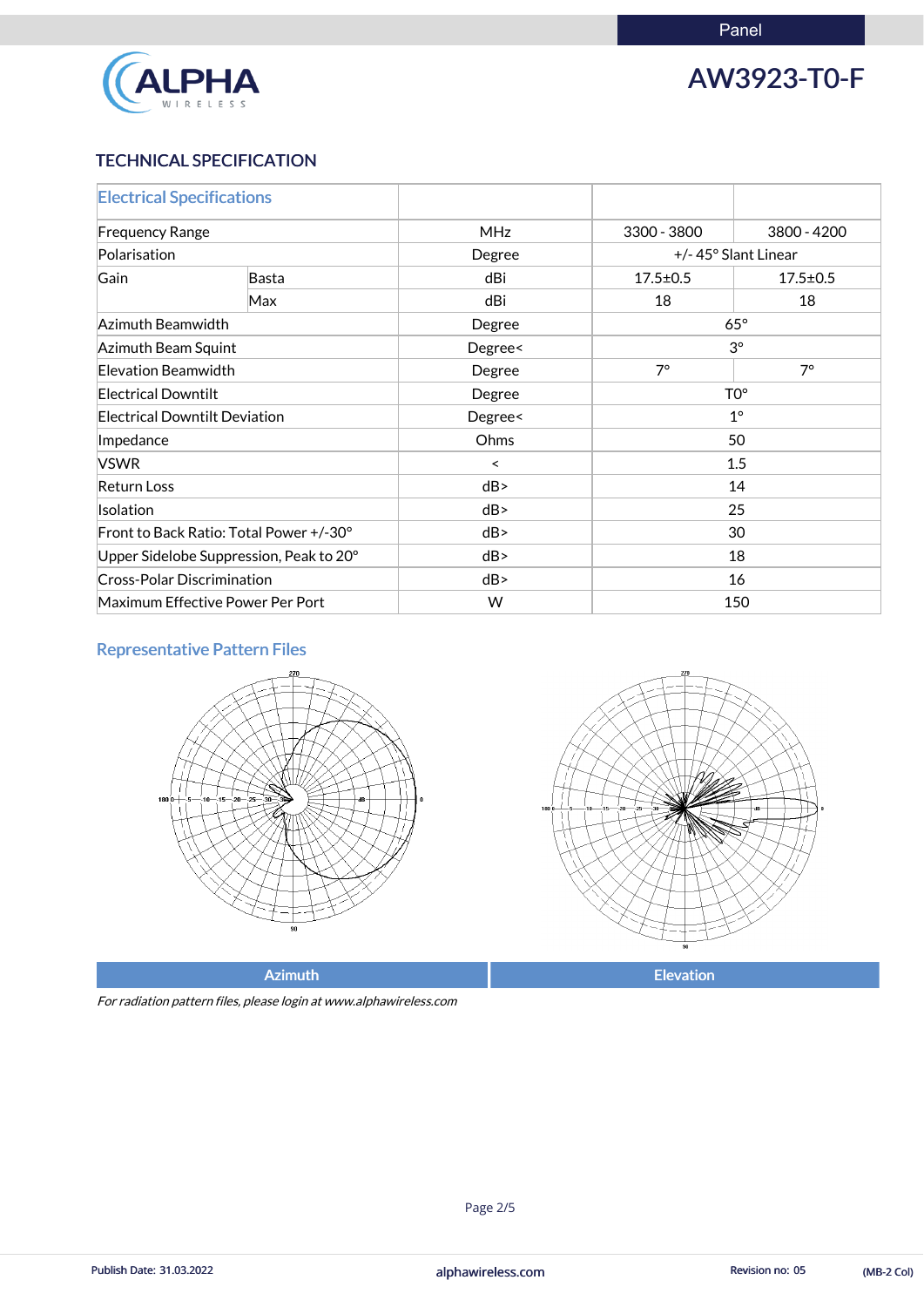

# AW3923-T0-F

## TECHNICAL SPECIFICATION

| <b>Mechanical Specifications</b>                |                              |                                            |
|-------------------------------------------------|------------------------------|--------------------------------------------|
| Dimensions                                      | $mm$ (in)                    | 750 (29.5) x 280 (11) x 85 (3.3) - (LxWxD) |
| Packing Size (LxWxD)                            | $mm$ (in)                    | 823 (32.4) x 337 (13.2) x 175 (6.9)        |
| Net Weight (antenna)                            | kg (lb)                      | 4.3(9.6)                                   |
| Net Weight (mount)                              | kg (lb)                      | 1.5(3.4)                                   |
| Shipping Weight                                 | kg (lb)                      | 5.8(12.8)                                  |
| Connector Type (Female)                         |                              | $4.3 - 10$                                 |
| Connector Quantity                              |                              | $\overline{4}$                             |
| <b>Connector Position</b>                       |                              | <b>Bottom</b>                              |
| Windload Frontal (at Rated Wind Speed: 150km/h) | $N$ (lbf)                    | 220 (50)                                   |
| Windload Lateral (at Rated Wind Speed: 150km/h) | $N$ (lbf)                    | 80(18)                                     |
| <b>Survival Wind Speed</b>                      | km/h (mph)                   | 200(125)                                   |
| Radome Material                                 |                              | <b>ASA</b>                                 |
| Radome Colour                                   | <b>RAL</b>                   | 7035                                       |
| <b>Product Compliance Environmental</b>         |                              | <b>RoHS</b>                                |
| <b>Lightning Protection</b>                     |                              | <b>DC Grounded</b>                         |
| Cold Temperature Survival                       | $^{\circ}$ C ( $^{\circ}$ F) | $-40(-40)$                                 |
| <b>Hot Temperature Survival</b>                 | $^{\circ}$ C ( $^{\circ}$ F) | 70 (158)                                   |

# Array Layout and RET Information

|                                  | Array | Frequency<br><b>MHz</b>                                     | Ports   |
|----------------------------------|-------|-------------------------------------------------------------|---------|
|                                  | P1    | $3300 - 4200$                                               | $1 - 2$ |
|                                  | P2    | $3300 - 4200$                                               | $3 - 4$ |
| P <sub>1</sub><br>P <sub>2</sub> |       | Note: Coloured box sizes do<br>not represent antenna sizes. |         |

### alphawireless.com

Publish Date: 31.03.2022 **Alphawireless.com** alphawireless.com Revision no: 05 (MB-2 Col)

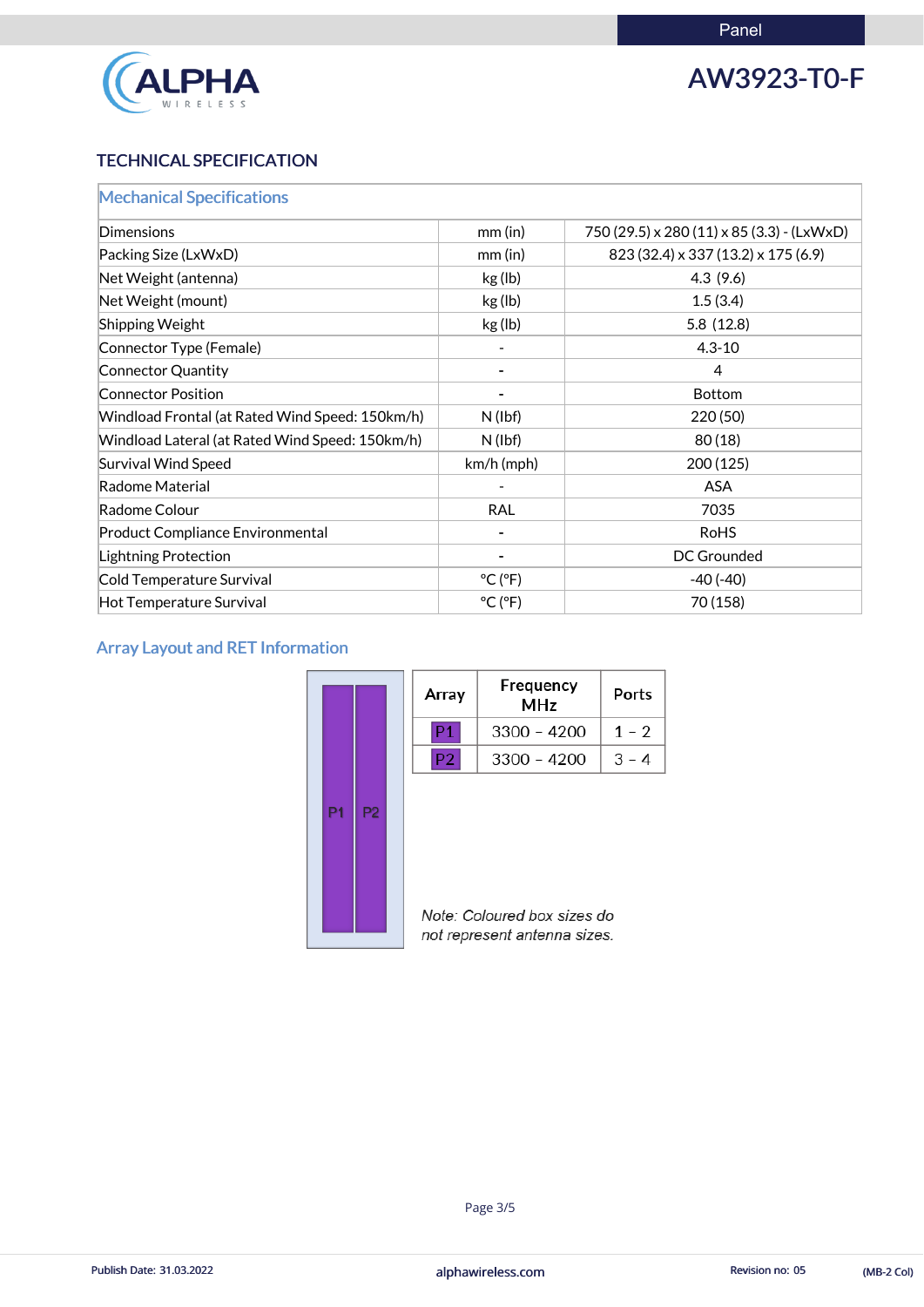

# AW3923-T0-F

# TECHNICAL SPECIFICATION

### Mechanical Illustration







Publish Date: 31.03.2022 **alphawireless.com** and alphawireless.com Revision no: 05 (MB-2 Col)